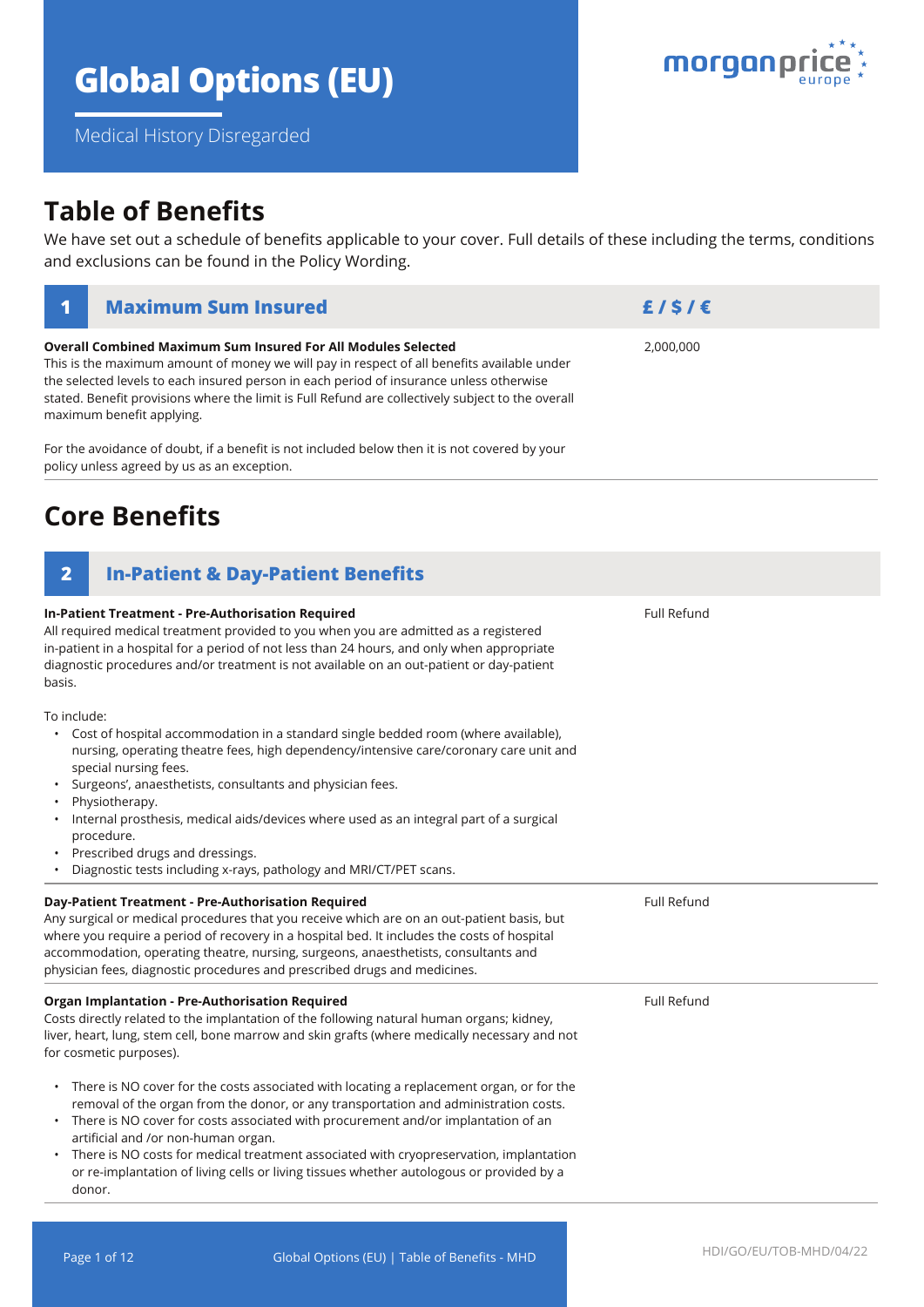

| <b>In-Patient &amp; Day-Patient Benefits - continued</b><br>$\overline{\mathbf{2}}$                                                                                                                                                                                                                                                                                                                                                                                          |                                                            |    |
|------------------------------------------------------------------------------------------------------------------------------------------------------------------------------------------------------------------------------------------------------------------------------------------------------------------------------------------------------------------------------------------------------------------------------------------------------------------------------|------------------------------------------------------------|----|
| <b>Rehabilitation - Pre-Authorisation Required</b><br>Treatment received on an in-patient basis in a recognised rehabilitation unit, under the<br>supervision and direction of a physician, to restore health and mobility after an accident,<br>injury or illness covered by this policy.                                                                                                                                                                                   | 120 days                                                   |    |
| Accommodation to Stay with Child - Pre-Authorisation Required<br>Hospital accommodation costs for 1 insured person to stay with an insured child dependant,<br>who is under the age of 16, and being admitted to hospital as an in-patient for medical<br>treatment covered by this policy.                                                                                                                                                                                  | Full Refund                                                |    |
| Additional Hospital Accommodation - Pre-Authorisation Required<br>Accommodation of 1 accompanying person to stay in the same room in the hospital in case<br>of critical conditions.                                                                                                                                                                                                                                                                                         | <b>Full Refund</b>                                         |    |
| Newborn Child Accommodation - Pre-Authorisation Required<br>Hospital accommodation for the newborn immediately following birth. This is for a<br>maximum period of 2 days.                                                                                                                                                                                                                                                                                                   | <b>Full Refund</b>                                         |    |
| <b>Chronic Conditions</b><br>3                                                                                                                                                                                                                                                                                                                                                                                                                                               | Enhanced modules available<br>$\left  \cdot \right $       |    |
| Acute Treatment of a Chronic Medical Condition - Pre-Authorisation Required<br>In-patient, day-patient and out-patient treatment including diagnostic tests, investigations<br>and prescribed drugs and medicines, for the medical treatment of acute exacerbations<br>of a chronic medical condition diagnosed after the start date of the policy or agreed to be<br>covered in writing at application stage.                                                               | <b>Full Refund</b>                                         |    |
| Routine Management & Palliative Treatment for Each Chronic Medical Condition-Pre-<br><b>Authorisation Required</b><br>In-patient, day-patient and out-patient treatment including, diagnostic tests, investigations<br>and prescribed drugs and medicines, for the medical treatment, routine management and<br>palliative treatment of a chronic medical condition diagnosed after the start date of the<br>policy or agreed to be covered in writing at application stage. | 50,000                                                     | ÷. |
| Kidney Dialysis - Pre-Authorisation Required<br>Kidney dialysis needed temporarily for sudden kidney failure resulting from a disease or<br>injury, covered by your policy.                                                                                                                                                                                                                                                                                                  | 50,000                                                     |    |
| HIV & AIDS Treatment - Pre-Authorisation Required - A 2 year waiting period applies to<br>this benefit.<br>Medical Treatment for HIV and AIDS including related diseases where contracted as a direct<br>result of a blood transfusion received after the persons start date.                                                                                                                                                                                                | 5,000 each insured period up to a<br>37,500 lifetime limit |    |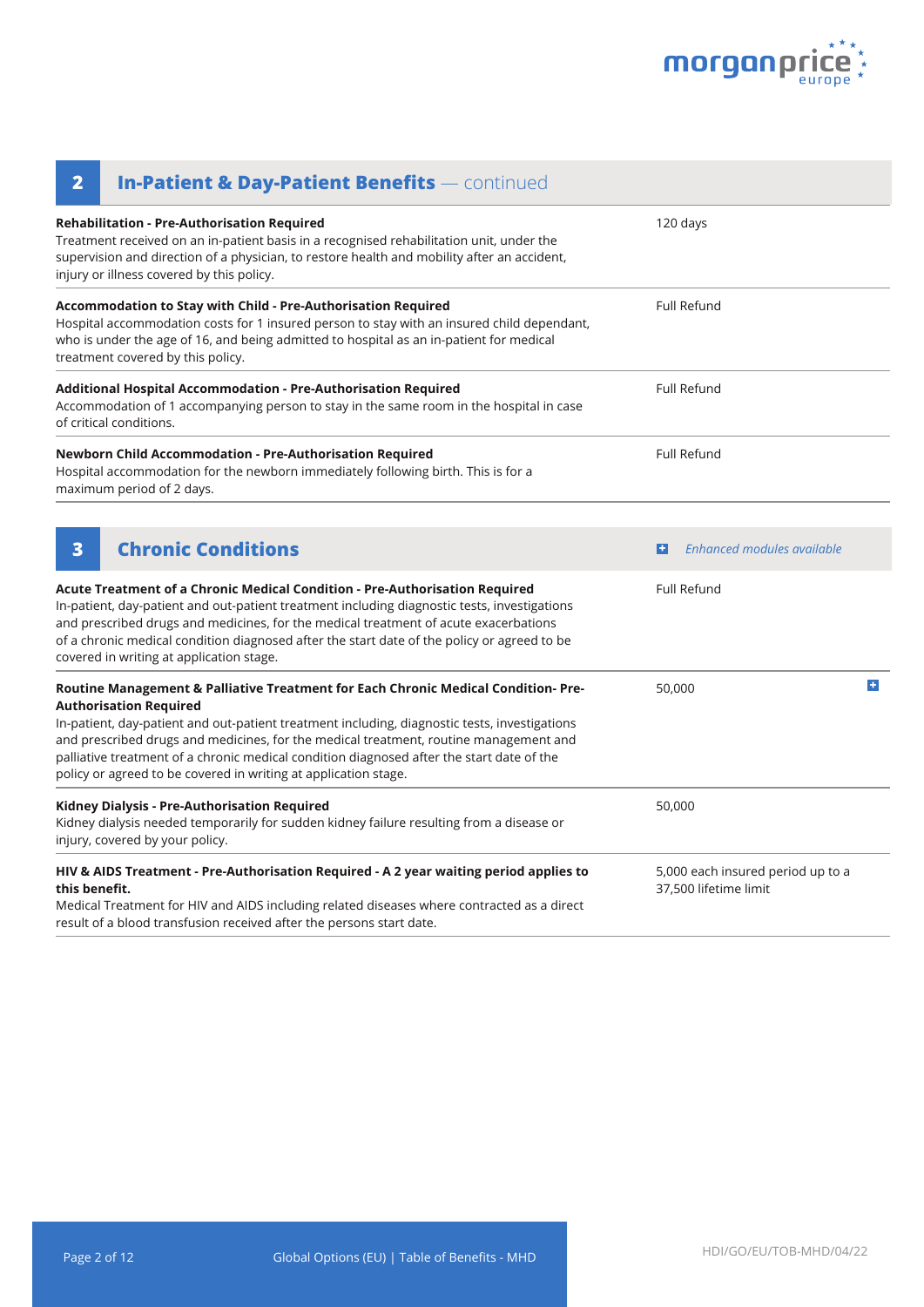

### **4 Cancer Care**

#### **Cancer Treatment - Pre-Authorisation Required**

From the date an insured person is diagnosed with cancer, subject to it not pre-existing the start date of the policy, whether it is in its acute, chronic or terminal stage, all and any treatment received thereafter on an in-patient, day-patient or out-patient basis involving: consultations, diagnostic tests, scans, investigations, prescribed drugs and dressings, chemotherapy, radiotherapy, stem cell transplants (from either bone marrow or blood), routine management and palliative treatments; will be assessed and paid for under this benefit.

Full Refund

| <b>Pregnancy &amp; Childbirth Benefits</b><br>5<br><b>Pre-Authorisation Required for these benefits</b>                                                                                                                                                                                                                                                                                                                                                                                                                                                                                                                                                                                                                                                   | $\left  \cdot \right $ | Enhanced modules available<br>Along with an option to reduce cover |
|-----------------------------------------------------------------------------------------------------------------------------------------------------------------------------------------------------------------------------------------------------------------------------------------------------------------------------------------------------------------------------------------------------------------------------------------------------------------------------------------------------------------------------------------------------------------------------------------------------------------------------------------------------------------------------------------------------------------------------------------------------------|------------------------|--------------------------------------------------------------------|
| <b>Routine Pregnancy &amp; Childbirth</b><br>The costs of treatment for all pre-natal care; delivery costs; hospital accommodation for the<br>newborn immediately following birth; and post-natal care for the mother.                                                                                                                                                                                                                                                                                                                                                                                                                                                                                                                                    | 2,500                  | $\div$<br>$\omega$                                                 |
| Please note that no cover is available for:<br>Terminations of pregnancy on non-medical grounds.<br>• Ante-natal classes and midwifery costs when not directly associated with the childbirth<br>delivery.<br>Treatment received by the newborn after the initial paediatric check up unless the<br>$\bullet$<br>newborn is added to the insured persons policy within 14 days of birth.                                                                                                                                                                                                                                                                                                                                                                  |                        |                                                                    |
| There is no cover for the pregnancy, delivery or newborn where the pregnancy has been conceived<br>using any form of assisted reproduction (including in vitro fertilisation) under this benefit.                                                                                                                                                                                                                                                                                                                                                                                                                                                                                                                                                         |                        |                                                                    |
| <b>Complications</b><br>The costs of treatment for all pre-natal care; delivery costs; hospital accommodation<br>for the newborn immediately following birth; and post natal care for the mother, where<br>complications occur during the pregnancy or childbirth. For the purposes of this policy<br>complications of pregnancy and childbirth will only be deemed to include the following:<br>toxaemia, gestational hypertension, pre-eclampsia, ectopic pregnancy, hydatidiform mole,<br>ante and post-partum haemorrhage, retained placenta membrane, stillbirths, miscarriage,<br>caesarean sections (where a physician has certified that it is medically necessary) and<br>abortions (where a physician has certified it is medically necessary). | 50,000                 |                                                                    |
| Please note that no cover is available for:<br>Terminations of pregnancy on non-medical grounds.<br>Ante-natal classes and midwifery costs when not directly associated with the childbirth<br>delivery.<br>• Treatment received by the newborn after the initial paediatric check up unless the<br>newborn is added to the insured persons policy within 14 days of birth.                                                                                                                                                                                                                                                                                                                                                                               |                        |                                                                    |
| There is no cover for the pregnancy, delivery or newborn where the pregnancy has been conceived<br>using any form of assisted reproduction (including in vitro fertilisation) under this benefit.                                                                                                                                                                                                                                                                                                                                                                                                                                                                                                                                                         |                        |                                                                    |
| <b>Paediatric Check-Up</b><br>Contribution towards the initial paediatric check-up for the new-born.                                                                                                                                                                                                                                                                                                                                                                                                                                                                                                                                                                                                                                                      | 200                    |                                                                    |
| There is no cover for the pregnancy, delivery or newborn where the pregnancy has been conceived<br>using any form of assisted reproduction (including in vitro fertilisation) under this benefit.                                                                                                                                                                                                                                                                                                                                                                                                                                                                                                                                                         |                        |                                                                    |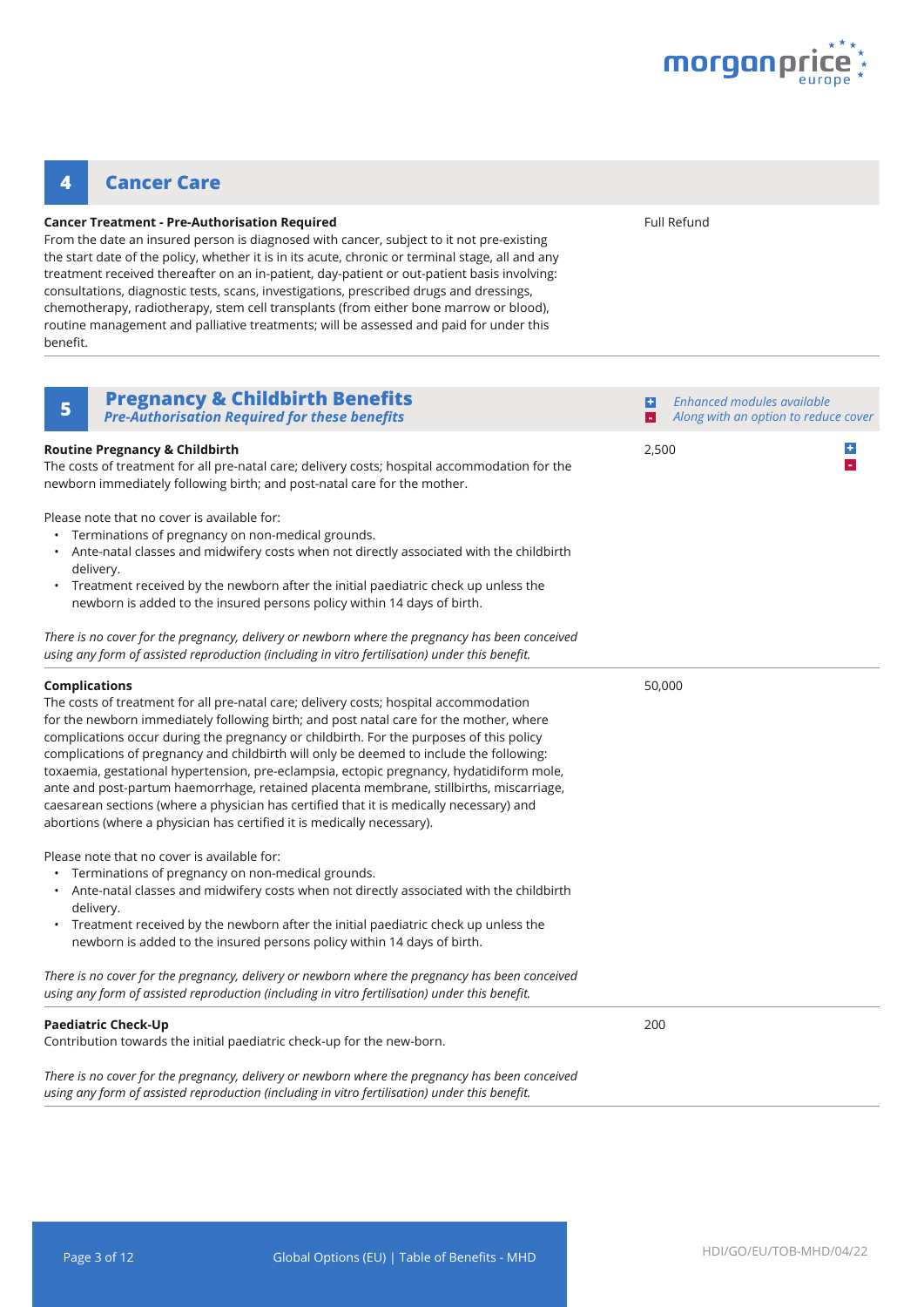

### **Pregnancy & Childbirth Benefits** - continued **<sup>5</sup> -** *Pre-Authorisation Required for these benefits*

#### **Premature Baby Cover**

The costs of medical treatment for a premature baby where received during the first 2 months following birth.

Please note that no cover is available:

- Where the baby has not been added to the insured persons policy within 14 days of birth.
- For continuing treatment after the expiry of the initial 2 month period other than for new and unrelated medical conditions.
- Treatment received by the newborn after the initial paediatric check up unless the newborn is added to the insured persons policy within 14 days of birth.

*There is no cover for the pregnancy, delivery or newborn where the pregnancy has been conceived using any form of assisted reproduction (including in vitro fertilisation) under this benefit.* 

### **Medical Evacuation & Repatriation <sup>6</sup>**

*Pre-Authorisation Required for these benefits*

#### **Emergency Medical Transfer** The costs of emergency medical transportation, and medical care en route, for an insured person who has a critical medical condition and local facilities are inadequate or not available. Transportation will be to the nearest suitable hospital in either their country of residence or a nearby country (not necessarily the home country), returning the insured person to their country of residence after treatment. Please note no cover is available: • For any subsequent transfer costs arising as a result of the same medical condition once we have returned the insured person to their country of residence. • Emergency medical transportation costs where the insured person is not being admitted to a hospital for medical treatment, or where the costs have not been approved by us prior to travel commencing. • The transfer of a pregnant woman to hospital for routine childbirth, unless it is necessary due to medical complications. • Any costs for transportation, cremation or local burial of mortal remains where death has occurred directly or indirectly as a result of a medical condition, treatment or accident, not covered under this policy. Full Refund **Overnight Accommodation** Overnight accommodation costs for the accompanying close relative or friend, to stay with or near the insured person while hospitalised. Please note there is no cover available for: • Travel and accommodation costs unless specifically agreed by us and confirmed in writing prior to the date of travel. • Any additional travelling costs incurred by the nominated close relative or friend, if it is necessary for us to arrange for the insured person to be transferred to a second hospital within the same country. 200 Maximum 10 nights per event **Transportation of Children** Following an emergency medical transfer or evacuation under this section, we will arrange and pay to transport, to a specified destination, any children under the age of 19 left at home unattended, or pay for the travelling costs (1 economy class return ticket) of a person to take care of the children at home. Full Refund

100,000

**+**

*Enhanced modules available Along with an option to reduce cover*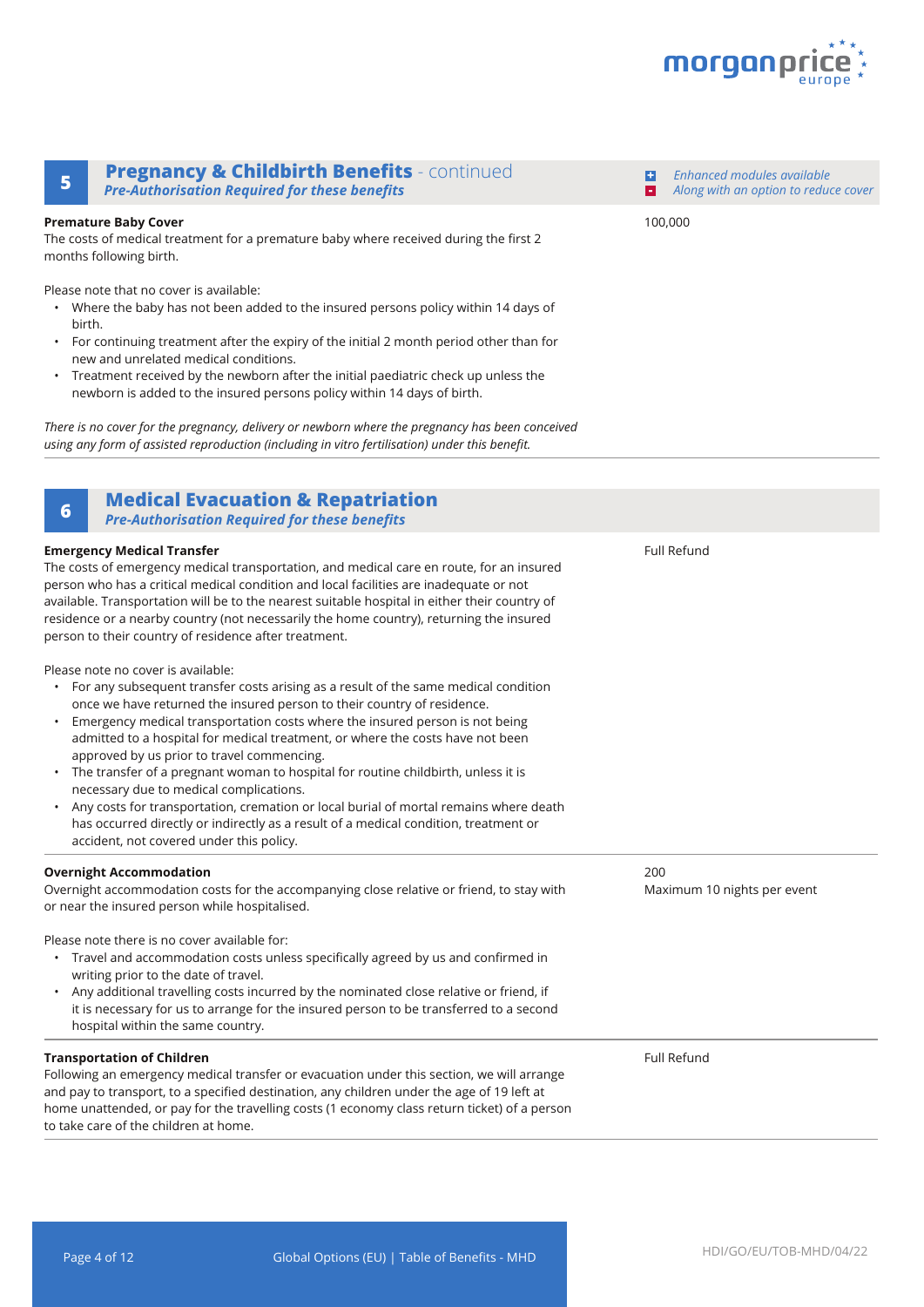

| <b>Transportation of Mortal Remains</b><br>7<br><b>Pre-Authorisation Required for this benefit</b>                                                                                                                                                                                                                                                                                                                                                                                                                                                                                                                                                                   |                                                |
|----------------------------------------------------------------------------------------------------------------------------------------------------------------------------------------------------------------------------------------------------------------------------------------------------------------------------------------------------------------------------------------------------------------------------------------------------------------------------------------------------------------------------------------------------------------------------------------------------------------------------------------------------------------------|------------------------------------------------|
| <b>Transportations of Mortal Remains</b><br>The cost of transportation of mortal remains following death of an insured person, available<br>only when the death of the insured person occurs while outside of their home country.                                                                                                                                                                                                                                                                                                                                                                                                                                    | 3,000                                          |
| <b>Out of Area Treatment Benefit</b><br>8                                                                                                                                                                                                                                                                                                                                                                                                                                                                                                                                                                                                                            |                                                |
| <b>Emergency Out of Area Treatment</b><br>The costs of short term treatment for emergency medical conditions covered by your policy<br>that occur while you are travelling outside of your elected area of cover as shown on your<br>certificate of insurance. Where such travel is for a maximum of 30 days per annum.<br>Please note there is no cover available:<br>For non-emergency medical treatment outside of your geographical area.<br>Emergency medical treatment when the total number of days travelling in each period<br>of insurance exceeds 30 days.<br>Treatment where you have specifically travelled with the purpose of obtaining<br>treatment. | Paid up to 15,000<br>Up to 30 days travel only |
| <b>Additional Benefits</b><br>9                                                                                                                                                                                                                                                                                                                                                                                                                                                                                                                                                                                                                                      |                                                |
| A. Congenital Benefit for conditions not discovered at birth but which can subsequently be<br>corrected with surgery. A maximum lifetime limit applies to this benefit.                                                                                                                                                                                                                                                                                                                                                                                                                                                                                              | Full refund<br>Up to 20,000 lifetime limit     |
| This benefit is only available if the insured person has been covered on the policy since birth.<br>A 12 month wait period applies to this benefit.                                                                                                                                                                                                                                                                                                                                                                                                                                                                                                                  |                                                |
| B. Congenital/Birth Defects for conditions diagnosed within one year of birth for babies<br>conceived by natural means. A maximum lifetime limit applies to this benefit.                                                                                                                                                                                                                                                                                                                                                                                                                                                                                            | Full refund<br>Up to 20,000 lifetime limit     |

*This benefit is only available if the insured person has been covered on the policy since birth.*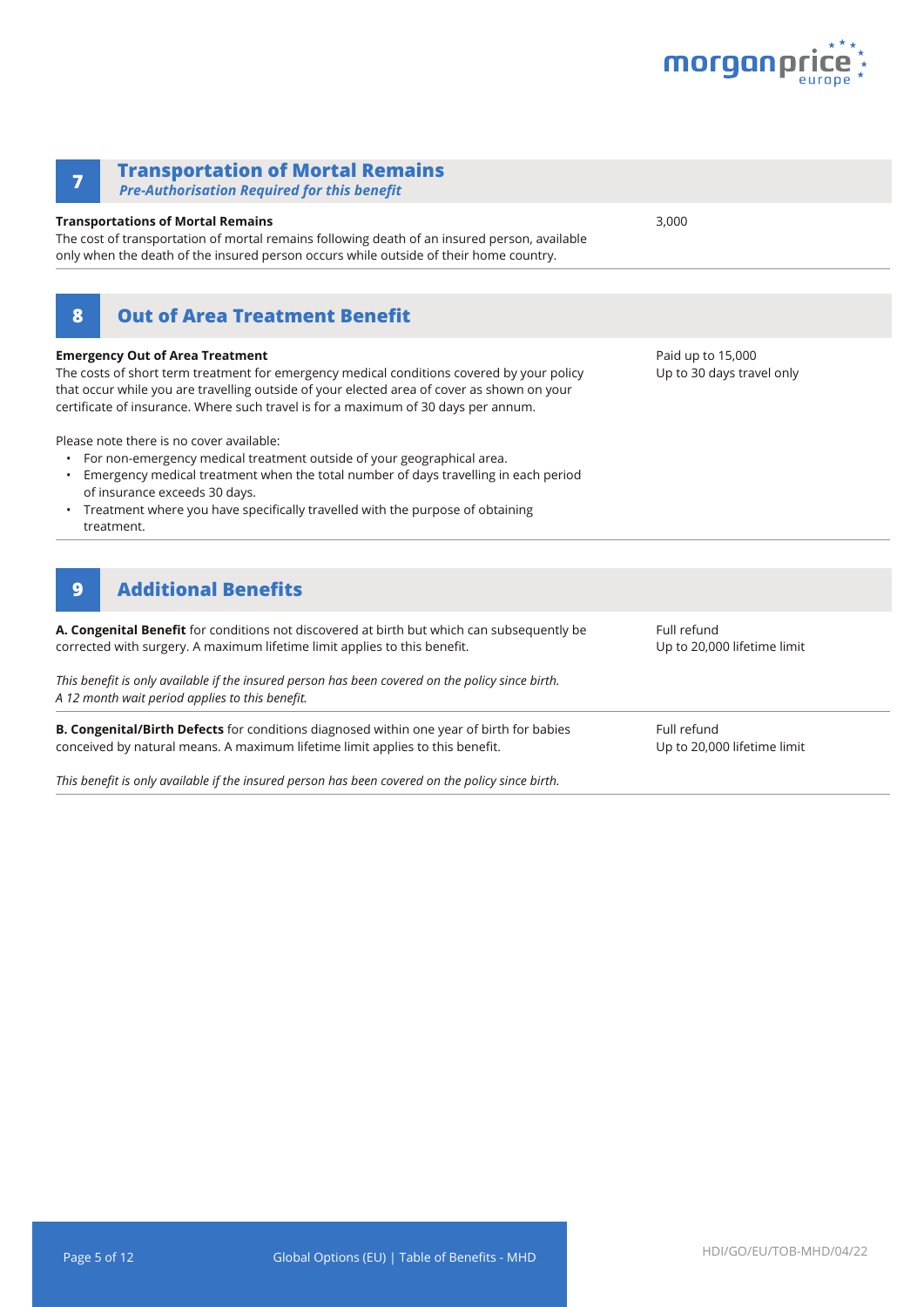

# **Optional Modules (to be added to the Core Module)**

**Out-Patient Module 1**

| <b>Out-Patient Module 1</b><br>Overall Annual Maximum for this benefit 5,000                                                                                                                                                                         | Add Out-Patient Benefits to your policy                  |
|------------------------------------------------------------------------------------------------------------------------------------------------------------------------------------------------------------------------------------------------------|----------------------------------------------------------|
| <b>Out-Patient Services</b><br>The services of a physician and/or consultant including diagnostic tests, investigations<br>including ECG, x-rays, pathology, histology, MRI/CT/PET scans and minor surgery in a<br>doctors' clinic/consulting rooms. | Full Refund up to the annual maximum<br>for this benefit |
| Physiotherapy<br>Amount available for the treatment of physiotherapy by a licensed physiotherapist.                                                                                                                                                  | 10 sessions per year                                     |
| <b>Prescription Drugs</b><br>Prescribed drugs, medicines, slings, supports and bandages.                                                                                                                                                             | Full Refund up to the annual maximum<br>for this benefit |
| <b>Mobility Aids</b><br>The cost of hiring mobility aids including walking sticks or frames, wheelchairs and crutches.                                                                                                                               | 1,800                                                    |
| <b>Alternative Therapies</b><br>Chiropractic, homeopathy, osteopathy, acupuncture, Ayurvedic, herbal and Chinese<br>medicines, provided by a licensed practitioner, including prescribed drugs and medicines.                                        | 1,000                                                    |
| <b>Child Vaccination</b><br>Routine and preventative vaccinations for an insured child up to the age of 10.                                                                                                                                          | Full Refund (reimbursement only)                         |
| <b>Child Speech Therapy</b><br>Speech therapy for children up to the renewal date following their 18th birthday. This<br>includes cover for speech therapy needed for developmental delay.                                                           | Up to 5 sessions                                         |
| <b>Out-Patient Module 2</b><br>Overall Annual limit for this benefit is the Maximum Sum Insured                                                                                                                                                      | Add Out-Patient benefits to your policy                  |
| <b>Out-Patient Services</b><br>The services of a physician and/or consultant including diagnostic tests, investigations<br>including ECG, x-rays, pathology, histology, MRI/CT/PET scans and minor surgery in a<br>doctors' clinic/consulting rooms. | Full Refund                                              |
| Physiotherapy<br>Amount available for the treatment of physiotherapy by a licensed physiotherapist.                                                                                                                                                  | 10 sessions per year                                     |
| <b>Prescription Drugs</b><br>Prescribed drugs, medicines, slings, supports and bandages.                                                                                                                                                             | Full Refund                                              |
| <b>Mobility Aids</b><br>The cost of hiring mobility aids including walking sticks or frames, wheelchairs and crutches.                                                                                                                               | 1,800                                                    |
| <b>Alternative Therapies</b><br>Chiropractic, homeopathy, osteopathy, acupuncture, Ayurvedic, herbal and Chinese<br>medicines provided by a licensed practitioner, including prescribed drugs and medicines.                                         | 1,000                                                    |
| <b>Child Vaccination</b><br>Routine and preventative vaccinations for an insured child up to the age of 10.                                                                                                                                          | Full Refund (reimbursement only)                         |
| <b>Child Speech Therapy</b><br>Speech therapy for children up to the renewal date following their 18th birthday. This<br>includes cover for speech therapy needed for developmental delay.                                                           | Up to 5 sessions                                         |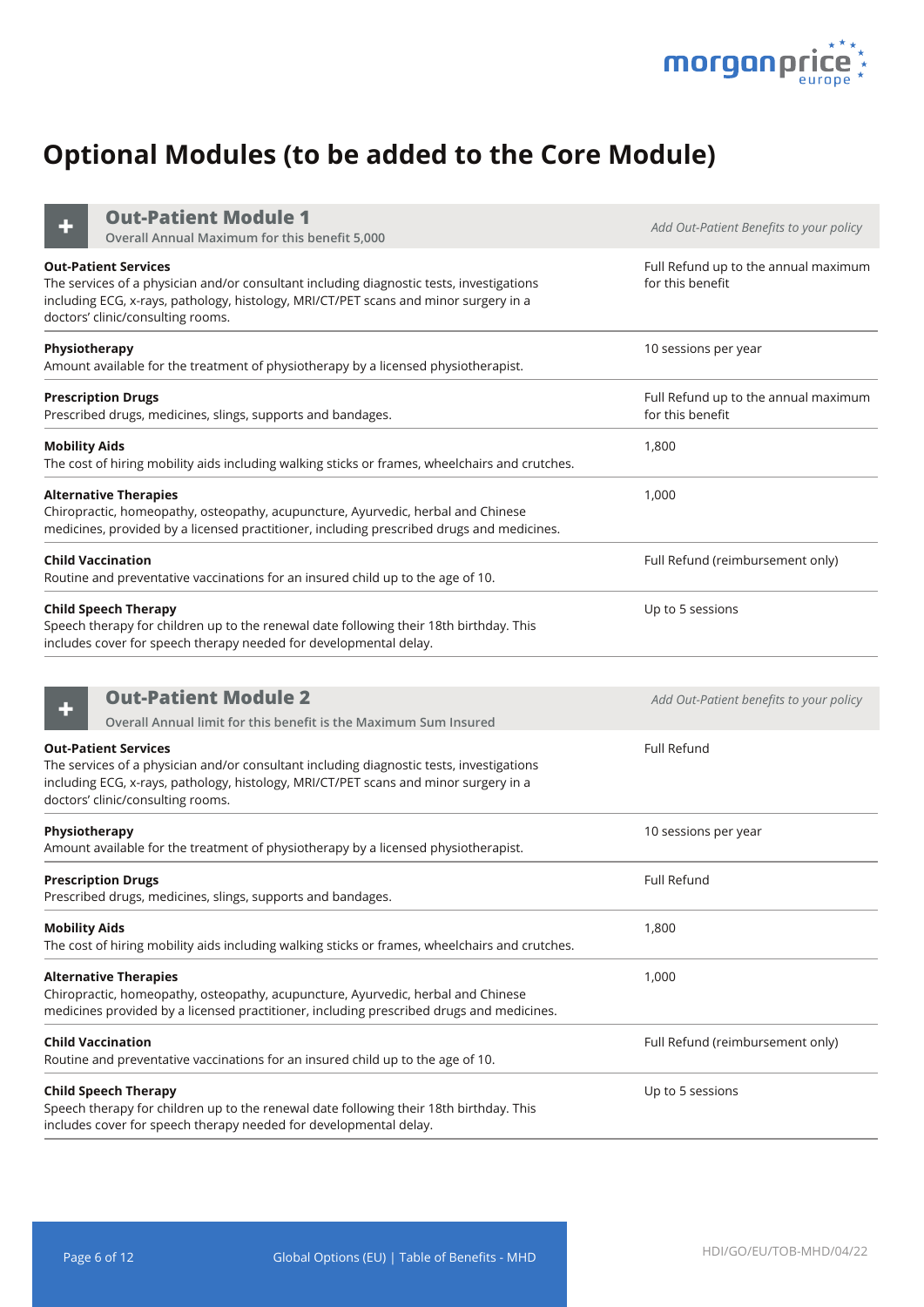

| <b>Wellness &amp; Dental Module</b>                                                                                                                                                                                                                                                                                                                                                                                                                                                                                                                                                                                                                                                                         | Add Wellness & Dental benefits to your policy |
|-------------------------------------------------------------------------------------------------------------------------------------------------------------------------------------------------------------------------------------------------------------------------------------------------------------------------------------------------------------------------------------------------------------------------------------------------------------------------------------------------------------------------------------------------------------------------------------------------------------------------------------------------------------------------------------------------------------|-----------------------------------------------|
| <b>Routine Dental Treatment</b><br>1 annual check-up, 1 annual visit to the hygienist, simple tooth extraction, x-rays, moulds,<br>fillings using amalgams or composite materials and treatment for the relief of an infection<br>including prescribed antibiotics, temporary fillings and oral prophylaxis restricted to scaling<br>and polishing only.                                                                                                                                                                                                                                                                                                                                                    | 500                                           |
| <b>Major Dental Treatment</b><br>Root canal treatment, new or repairs to porcelain crowns, and new or repairs to bridgework.                                                                                                                                                                                                                                                                                                                                                                                                                                                                                                                                                                                | 500                                           |
| Wisdom Tooth Extraction<br>Extraction of buried, impacted or un-erupted wisdom teeth only on an in-patient,<br>day-patient or out-patient basis.                                                                                                                                                                                                                                                                                                                                                                                                                                                                                                                                                            | Full Refund                                   |
| <b>Orthodontic</b><br>Orthodontic work for insured children under the age of 19.                                                                                                                                                                                                                                                                                                                                                                                                                                                                                                                                                                                                                            | 270                                           |
| Travel Vaccinations<br>Vaccinations and immunization's that are directly related to overseas travel requirements.                                                                                                                                                                                                                                                                                                                                                                                                                                                                                                                                                                                           | 250                                           |
| <b>Full Wellness Check</b><br>Cost towards a preventative health check-up.                                                                                                                                                                                                                                                                                                                                                                                                                                                                                                                                                                                                                                  | 300                                           |
| <b>Cancer Screening</b><br>Covers cervical smears, mammograms and prostate, colon, and testicular screening.                                                                                                                                                                                                                                                                                                                                                                                                                                                                                                                                                                                                | Full Refund                                   |
| <b>Emergency Dental Treatment</b><br>Dental treatment for immediate pain relief where required as a direct result of an accident.<br>Only treatment received during the first 48 hours following the date of the accident is<br>covered.                                                                                                                                                                                                                                                                                                                                                                                                                                                                    | Full Refund                                   |
| Please not there is no cover available for:<br>• Treatment where the injury was caused by eating or drinking anything, even if it<br>contained a foreign body.<br>• Treatment where the damage was caused by normal wear and tear.<br>• Treatment where the damage was caused by teeth brushing or any other oral hygiene<br>procedure.<br>Treatment where the injury was caused by any means other than extra-oral impact.<br>Emergency dental treatment shall not include; restorative or remedial work; the use of<br>any precious metals; orthodontic treatment of any kind; or dental surgery performed in<br>a hospital, unless dental surgery is the only treatment available to alleviate the pain. |                                               |



**+ Optical Module** *Constitution of these options to add Optical benefits to your policy* 

| <b>Glasses &amp; Lenses Level 1</b><br>Contribution towards glasses or contact lenses where prescribed by an ophthalmologist or<br>optician and one annual eye test. | 250 |
|----------------------------------------------------------------------------------------------------------------------------------------------------------------------|-----|
| <b>Glasses &amp; Lenses Level 2</b><br>Contribution towards glasses or contact lenses where prescribed by an ophthalmologist or<br>optician and one annual eye test. | 500 |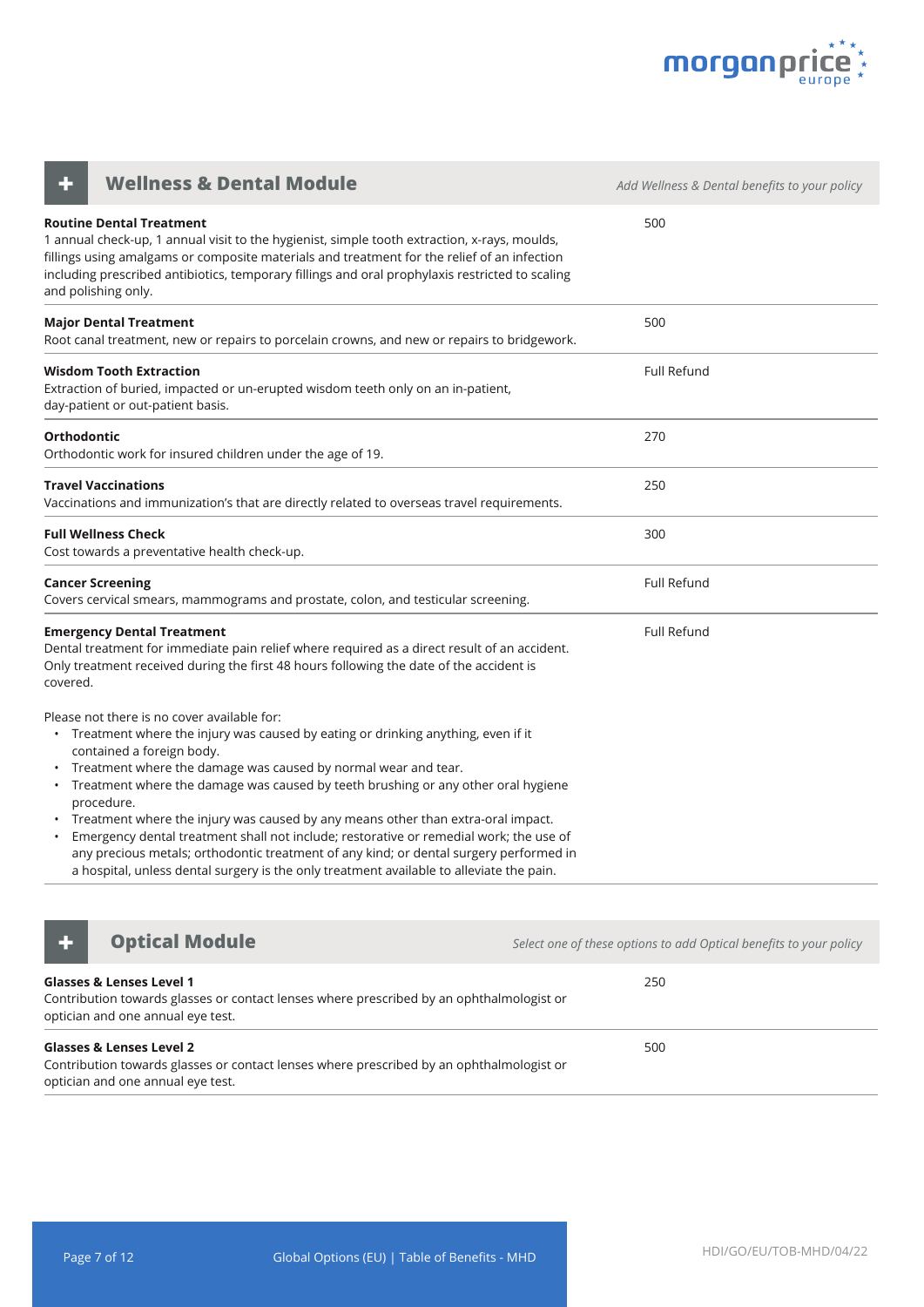

**Annual Maximum** Maximum amount payable under this particular Module 18,000 **In-Patient Psychiatric Treatment** Medical treatment provided when you are admitted as a registered in-patient in a recognised psychiatric unit of a hospital. It includes the cost of hospital accommodation in a standard single bedded room (where available), consultant psychiatrist's/psychologist's fees, diagnostic procedures and prescribed drugs and medicines. 30 nights **Out-Patient Psychiatric Treatment** Treatment of any psychiatric and psychological disorders by a consultant psychiatrist/ psychotherapist, diagnosed after the start date of the policy, including consultations and prescribed drugs and medicines. This is subject to a referral from a primary physician. 10 sessions **Psychiatric Module** *CONDUCTER <b>Adders Add Psychiatric benefits to your policy Adderson in the Add Psychiatric benefits to your policy* 



#### **Home Country Evacuation**

The costs of emergency medical transportation and medical care en route for an insured person who has a critical medical condition and local medical facilities are inadequate or not available. Transportation will be to the home country provided that it is a medically viable option, returning the insured person to their country of residence after treatment.

If your home country is the United States of America, no cover is available.

If your home country is not within your selected area of cover shown on your certificate of insurance, no cover is available.

Please note, no cover is available:

- For any subsequent transfer costs arising as a result of the same medical condition once we have returned the insured person to their home country.
- Travel costs unless specifically agreed by us and confirmed, in writing, prior to the date of travel.
- Evacuation costs where the insured person is not being admitted to a hospital for medical treatment, or where costs have not been approved by us prior to travel commencing.
- The transfer of a pregnant woman to hospital for routine childbirth, unless it is necessary due to medical complications.

**+ Home Country Evacuation Module** *Add Home Country Evacuation benefits to your policy*

Full Refund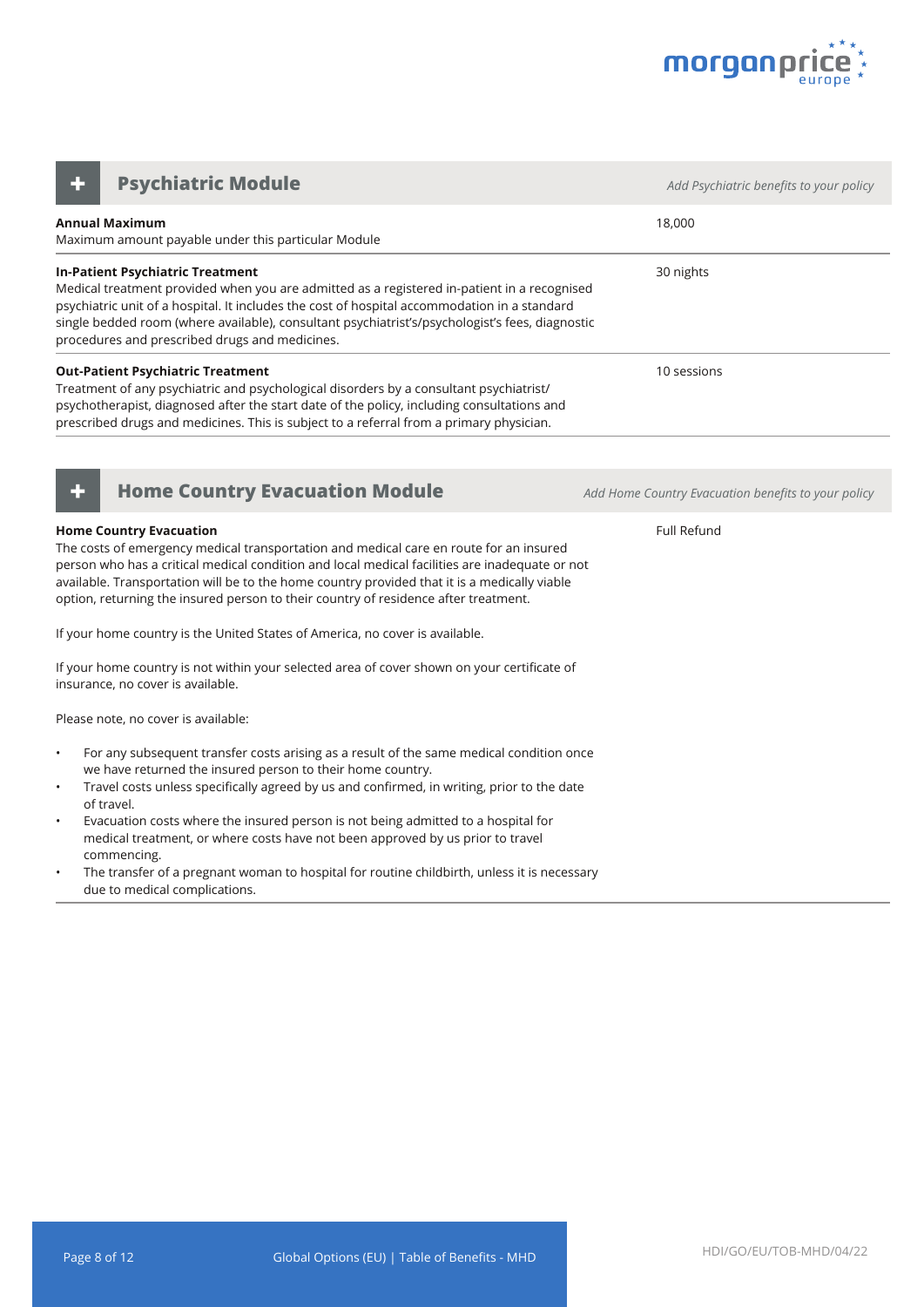

Full Refund to Maximum Sum Insured

### **Enhanced Modules**

The modules below are designed to enhance the cover provided under either the Core or any additional Optional Modules that you may select. The limits shown are instead of NOT in addition to the limits shown on the original Core or Optional module.

In some cases to take the Enhanced module you may have to select an Optional module. We will tell you this when we provide a quotation.

# **Enhancement of Core Module**

### **+ Enhanced Routine Chronic Module** *Enhance your cover for newly diagnosed chronic medical conditions*

**Routine Management & Palliative Treatment for Each Chronic Medical Condition** In-patient, day-patient and out-patient treatment including diagnostic tests, investigations and prescribed drugs and medicines, for the medical treatment, routine management and palliative treatment of a chronic medical condition. Increased from 50,000 on the Options Core Product.

**Please note, that the limit for Kidney Dialysis treatment will remain at 50,000 if this option is chosen.**

| <b>Enhanced Pregnancy and Childbirth Benefits 1</b><br>÷                                                                                                                                                                                                                                                                                                                                                                                                                                                                                                                                                                                                                                                                                                          | Enhance your Pregnancy & Childbirth benefits |
|-------------------------------------------------------------------------------------------------------------------------------------------------------------------------------------------------------------------------------------------------------------------------------------------------------------------------------------------------------------------------------------------------------------------------------------------------------------------------------------------------------------------------------------------------------------------------------------------------------------------------------------------------------------------------------------------------------------------------------------------------------------------|----------------------------------------------|
| Routine Pregnancy & Childbirth Level 1<br>The costs of treatment for all pre-natal care; delivery costs; hospital accommodation for the<br>newborn immediately following birth; and post-natal care for the mother.                                                                                                                                                                                                                                                                                                                                                                                                                                                                                                                                               | 5,000                                        |
| Please note that no cover is available for:<br>• Terminations of pregnancy on non-medical grounds.<br>• Ante-natal classes and midwifery costs when not directly associated with the childbirth<br>delivery.<br>• Treatment received by the newborn after the initial paediatric check up unless the<br>newborn is added to the insured persons policy within 14 days of birth.                                                                                                                                                                                                                                                                                                                                                                                   |                                              |
| There is no cover for the pregnancy, delivery or newborn where the pregnancy has been conceived<br>using any form of assisted reproduction (including in vitro fertilisation) under this benefit.                                                                                                                                                                                                                                                                                                                                                                                                                                                                                                                                                                 |                                              |
| <b>Complications Level 1</b><br>The costs of treatment for all pre-natal care; delivery costs; hospital accommodation<br>for the newborn immediately following birth; and post natal care for the mother, where<br>complications occur during the pregnancy or childbirth. For the purposes of this policy<br>complications of pregnancy and childbirth will only be deemed to include the following:<br>toxaemia, gestational hypertension, pre-eclampsia, ectopic pregnancy, hydatidiform mole,<br>ante and post-partum haemorrhage, retained placenta membrane, stillbirths, miscarriage,<br>caesarean sections (where a physician has certified that it is medically necessary) and<br>abortions (where a physician has certified it is medically necessary). | 50,000                                       |
| Please note that no cover is available for:<br>Terminations of pregnancy on non-medical grounds.<br>$\bullet$<br>• Ante-natal classes and midwifery costs when not directly associated with the childbirth<br>delivery.<br>• Treatment received by the newborn after the initial paediatric check up unless the<br>newborn is added to the insured persons policy within 14 days of birth.<br>There is no cover for the pregnancy delivery or newhorn where the pregnancy has heen conceived                                                                                                                                                                                                                                                                      |                                              |

*There is no cover for the pregnancy, delivery or newborn where the pregnancy has been conceived using any form of assisted reproduction (including in vitro fertilisation) under this benefit.*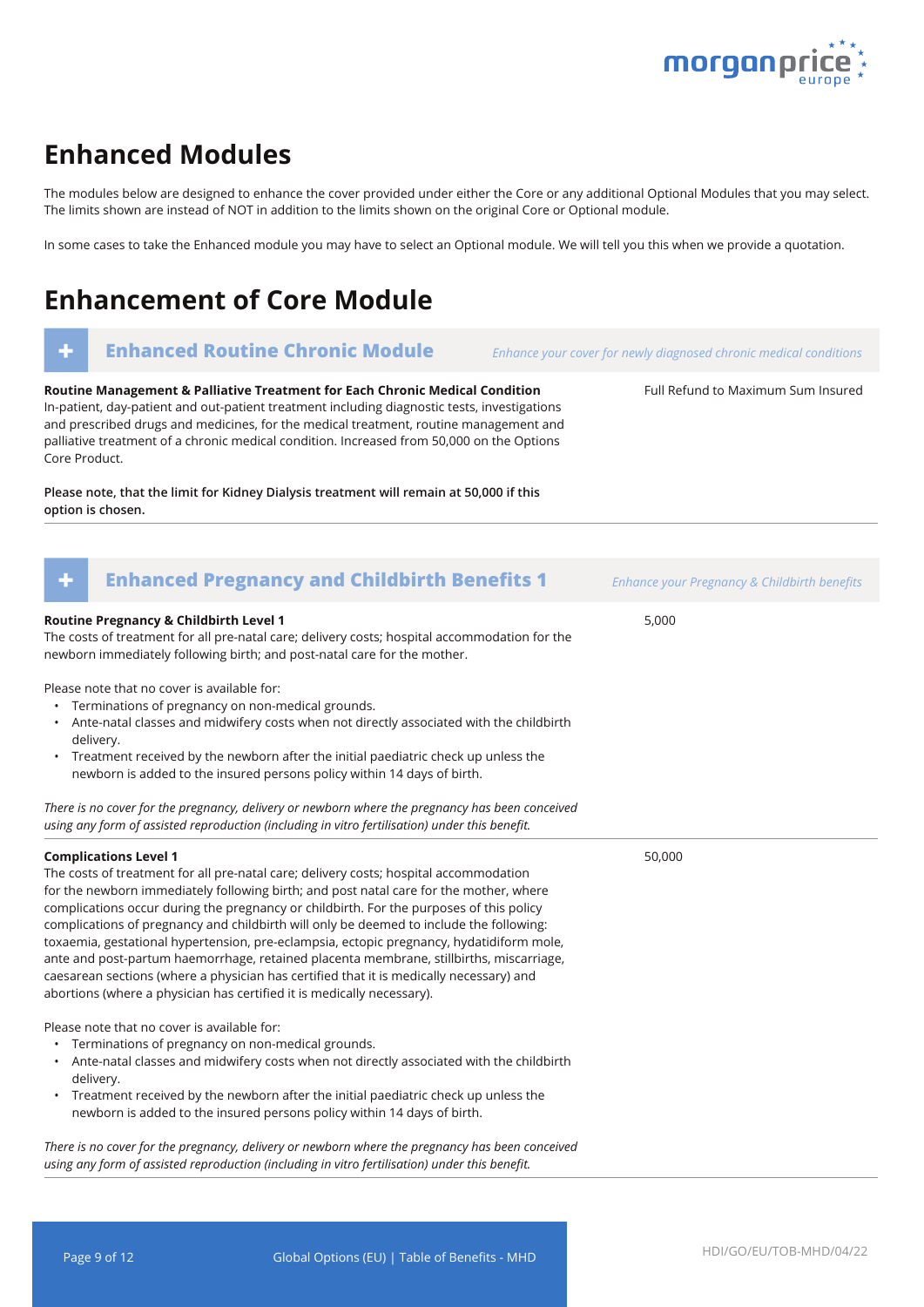

| ٠                   | <b>Enhanced Pregnancy and Childbirth Benefits 1 - continued</b>                                                                                                                                                                                                                                                                                                                                                                                                                                                                                                                                                                                                                                                                                                   |         | <b>Enhance your Pregnancy &amp;</b><br>Childbirth benefits |
|---------------------|-------------------------------------------------------------------------------------------------------------------------------------------------------------------------------------------------------------------------------------------------------------------------------------------------------------------------------------------------------------------------------------------------------------------------------------------------------------------------------------------------------------------------------------------------------------------------------------------------------------------------------------------------------------------------------------------------------------------------------------------------------------------|---------|------------------------------------------------------------|
|                     | Paediatric Check-Up Level 1<br>Contribution towards the costs of an initial paediatric check-up for the newborn.                                                                                                                                                                                                                                                                                                                                                                                                                                                                                                                                                                                                                                                  | 200     |                                                            |
|                     | There is no cover for the pregnancy, delivery or newborn where the pregnancy has been conceived<br>using any form of assisted reproduction (including in vitro fertilisation) under this benefit.                                                                                                                                                                                                                                                                                                                                                                                                                                                                                                                                                                 |         |                                                            |
|                     | <b>Premature Baby Cover Level 1</b><br>The costs of medical treatment for a premature baby where received during the first 2<br>months following birth.                                                                                                                                                                                                                                                                                                                                                                                                                                                                                                                                                                                                           | 100,000 |                                                            |
| birth.<br>$\bullet$ | Please note that no cover is available:<br>• Where the baby has not been added to the insured persons policy within 14 days of<br>For continuing treatment after the expiry of the initial 2 month period other than for<br>new and unrelated medical conditions.<br>Treatment received by the newborn after the initial paediatric check up unless the<br>newborn is added to the insured persons policy within 14 days of birth.                                                                                                                                                                                                                                                                                                                                |         |                                                            |
|                     | There is no cover for the pregnancy, delivery or newborn where the pregnancy has been conceived<br>using any form of assisted reproduction (including in vitro fertilisation) under this benefit.                                                                                                                                                                                                                                                                                                                                                                                                                                                                                                                                                                 |         |                                                            |
| ٠                   | <b>Enhanced Pregnancy and Childbirth Benefits 2</b>                                                                                                                                                                                                                                                                                                                                                                                                                                                                                                                                                                                                                                                                                                               |         | Enhance your Pregnancy & Childbirth benefits               |
| ٠                   | Routine Pregnancy & Childbirth Level 2<br>The costs of treatment for all pre-natal care; delivery costs; hospital accommodation for the<br>newborn immediately following birth; and post-natal care for the mother.<br>Please note that no cover is available for:<br>Terminations of pregnancy on non-medical grounds.<br>Ante-natal classes and midwifery costs when not directly associated with the childbirth<br>delivery.<br>Treatment received by the newborn after the initial paediatric check up unless the                                                                                                                                                                                                                                             | 10,000  |                                                            |
|                     | newborn is added to the insured persons policy within 14 days of birth.<br>There is no cover for the pregnancy, delivery or newborn where the pregnancy has been conceived<br>using any form of assisted reproduction (including in vitro fertilisation) under this benefit.                                                                                                                                                                                                                                                                                                                                                                                                                                                                                      |         |                                                            |
|                     | <b>Complications Level 2</b><br>The costs of treatment for all pre-natal care; delivery costs; hospital accommodation<br>for the newborn immediately following birth; and post natal care for the mother, where<br>complications occur during the pregnancy or childbirth. For the purposes of this policy<br>complications of pregnancy and childbirth will only be deemed to include the following:<br>toxaemia, gestational hypertension, pre-eclampsia, ectopic pregnancy, hydatidiform mole,<br>ante and post-partum haemorrhage, retained placenta membrane, stillbirths, miscarriage,<br>caesarean sections (where a physician has certified that it is medically necessary) and<br>abortions (where a physician has certified it is medically necessary). | 100,000 |                                                            |
|                     | Please note that no cover is available for:<br>Terminations of pregnancy on non-medical grounds.<br>Ante-natal classes and midwifery costs when not directly associated with the childbirth<br>delivery.<br>• Treatment received by the newborn after the initial paediatric check up unless the<br>newborn is added to the insured persons policy within 14 days of birth.<br>There is no cover for the pregnancy, delivery or newborn where the pregnancy has been conceived                                                                                                                                                                                                                                                                                    |         |                                                            |
|                     | using any form of assisted reproduction (including in vitro fertilisation) under this benefit.                                                                                                                                                                                                                                                                                                                                                                                                                                                                                                                                                                                                                                                                    |         |                                                            |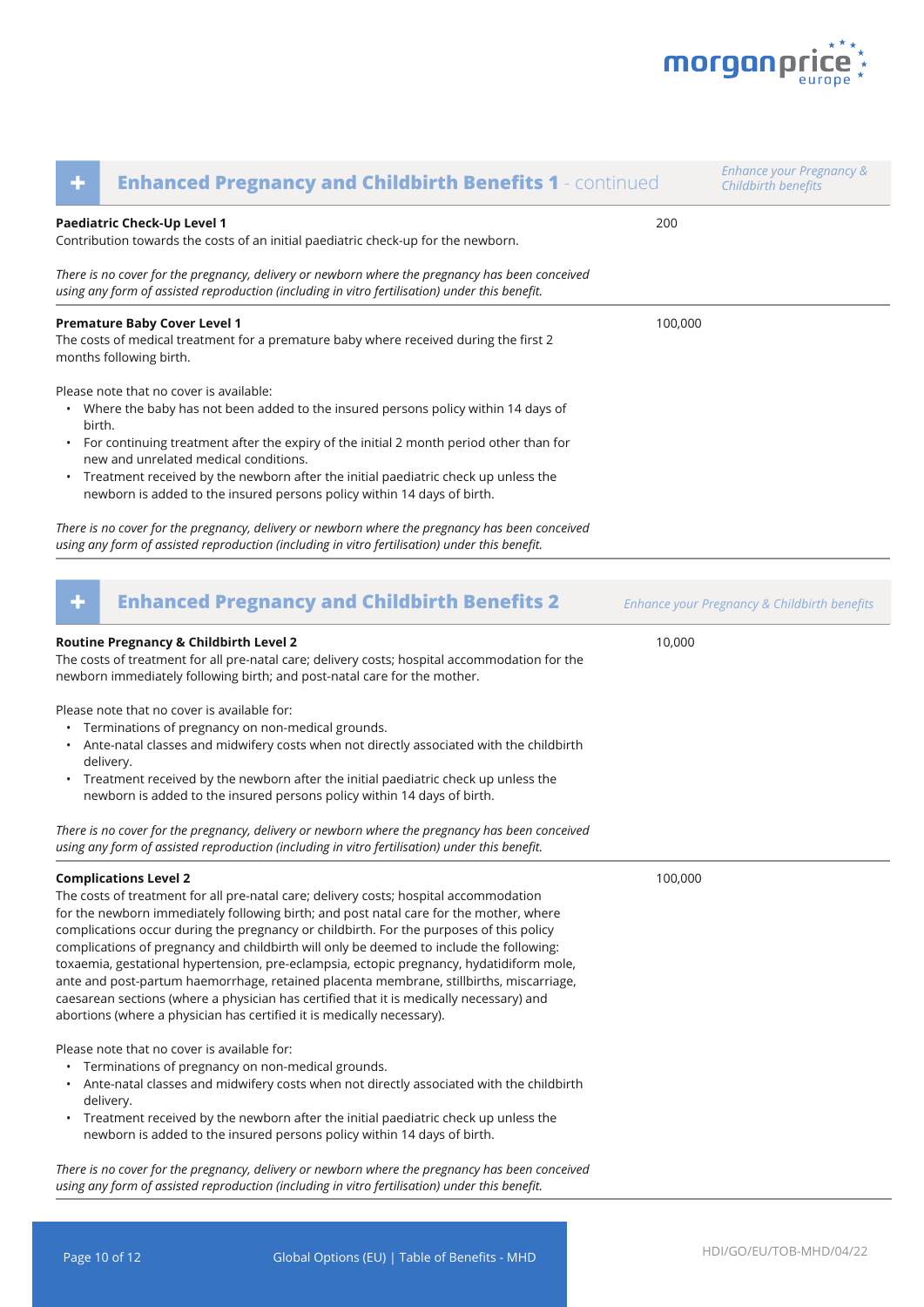

| ٠      | <b>Enhanced Pregnancy and Childbirth Benefits 2 - continued</b>                                                                                                                                                            |         | Enhance your Pregnancy &<br>Childbirth benefits |
|--------|----------------------------------------------------------------------------------------------------------------------------------------------------------------------------------------------------------------------------|---------|-------------------------------------------------|
|        | Paediatric Check-Up Level 2<br>Contribution towards the costs of an initial paediatric check-up for the newborn.                                                                                                           | 200     |                                                 |
|        | There is no cover for the pregnancy, delivery or newborn where the pregnancy has been conceived<br>using any form of assisted reproduction (including in vitro fertilisation) under this benefit.                          |         |                                                 |
|        | <b>Premature Baby Cover Level 2</b><br>The costs of medical treatment for a premature baby where received during the first 2<br>months following birth.                                                                    | 200,000 |                                                 |
| birth. | Please note that no cover is available:<br>• Where the baby has not been added to the insured persons policy within 14 days of<br>• For continuing treatment after the expiry of the initial 2 month period other than for |         |                                                 |
|        | new and unrelated medical conditions.<br>• Treatment received by the newborn after the initial paediatric check up unless the<br>newborn is added to the insured persons policy within 14 days of birth.                   |         |                                                 |
|        | There is no cover for the pregnancy, delivery or newborn where the pregnancy has been conceived                                                                                                                            |         |                                                 |

*using any form of assisted reproduction (including in vitro fertilisation) under this benefit.* 

### **- Reduced Pregnancy and Childbirth Module** *Reduce your premium by removing cover for routine*

**Routine Pregnancy & Childbirth Not Covered Not Covered Not Covered Not Covered** The costs of treatment for all pre-natal care; delivery costs; hospital accommodation for the newborn immediately following birth; and post natal care for the mother, where complications occur during the pregnancy or childbirth. For the purposes of this policy complications of pregnancy and childbirth will only be deemed to include the following: toxaemia, gestational hypertension, pre-eclampsia, ectopic pregnancy, hydatidiform mole, ante and post-partum haemorrhage, retained placenta membrane, stillbirths, miscarriage, caesarean sections (where a physician has certified that it is medically necessary) and abortions (where a physician has certified it is medically necessary). Please note that no cover is available for: • Terminations of pregnancy on non-medical grounds. • Ante-natal classes and midwifery costs when not directly associated with the childbirth • Treatment received by the newborn after the initial paediatric check up unless the newborn is added to the insured persons policy within 14 days of birth. 50,000

*There is no cover for the pregnancy, delivery or newborn where the pregnancy has been conceived using any form of assisted reproduction (including in vitro fertilisation) under this benefit.* 

#### **Paediatric Check-Up**

delivery.

**Complications**

Contribution towards the costs of an initial paediatric check-up for the newborn.

*There is no cover for the pregnancy, delivery or newborn where the pregnancy has been conceived using any form of assisted reproduction (including in vitro fertilisation) under this benefit.* 

200

*Pregnancy and Childbirth treatment*